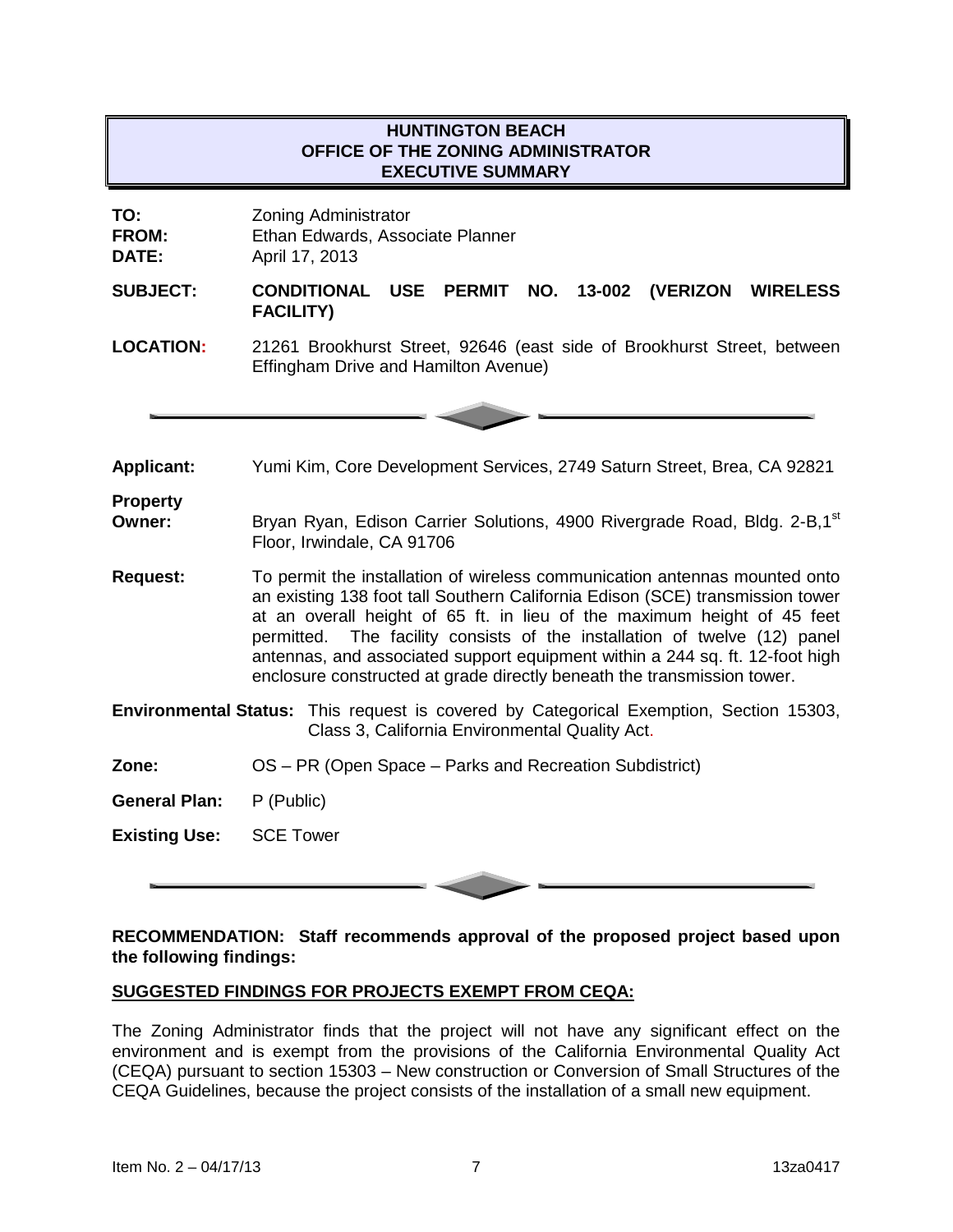## **SUGGESTED FINDINGS FOR APPROVAL - CONDITIONAL USE PERMIT NO. 13-002:**

- 1. Conditional Use Permit No. 13-002 to permit the installation of wireless communication antennas mounted onto an existing 138 foot tall Southern California Edison (SCE) transmission tower at an overall height of 65 ft. in lieu of the maximum height of 45 feet permitted. The facility consists of the installation of twelve (12) panel antennas, and associated support equipment within a 244 sq. ft. 12-foot high enclosure constructed at grade directly beneath the transmission tower, will not be detrimental to the general welfare of persons working or residing in the vicinity or detrimental to the value of the property and improvements in the neighborhood. The proposed facility will not generate noise, traffic, and demand for any additional parking or other impacts detrimental to surrounding property.
- 2. The conditional use permit will be compatible with surrounding uses because the proposed facility will be located on and adjacent to existing Southern California Edison transmission towers and an existing wireless facility is located approximately 30 feet from the proposed facility on another Southern California Edison tower within the existing Southern California Edison right-of-way. The design of the facility will have the antennas painted to match the color of the tower and the equipment shelter will be constructed in masonry with a tiled roof painted to match the adjacent equipment enclosure, which ensures compatibility of the proposed facility with surrounding uses. Because the facility is located within 300 feet of a residential district or zone the Design Review Board was required to review the design, and recommended approval of the facility design as proposed.
- 3. The proposed conditional use permit will comply with the provisions of the base district and other applicable provisions in Titles 20-25 of the Huntington Beach Zoning and Subdivision Ordinance. The proposed height of 65 feet in lieu of 45 feet, which is the same height as the adjacent wireless facility antennas, is permitted by conditional use permit.
- 4. The granting of the conditional use permit will not adversely affect the General Plan. It is consistent with the Land Use Element designation of the P (Public) on the subject property. In addition, it is consistent with the following goals and policies of the General Plan:

## A. *Land Use Element*

*Goal – LU 2:* Ensure that development is adequately served by transportation infrastructure, utility infrastructure, and public services.

B. *Utility Element*

*Policy U 5.1:* Ensure that adequate natural gas, telecommunication and electrical systems are provided.

*Policy U 5.1.1:*Continue to work with service providers to maintain current levels of service and facilitate improved levels of service.

The proposed project is consistent with the General Plan because the proposed facility will enhance wireless communications in the community by improving signal transmission and reception in the project vicinity. The proposed location is approximately 80 ft. from the nearest sensitive land use. In addition, the proposed structure incorporates stealth techniques by painting the antenna the same as the tower.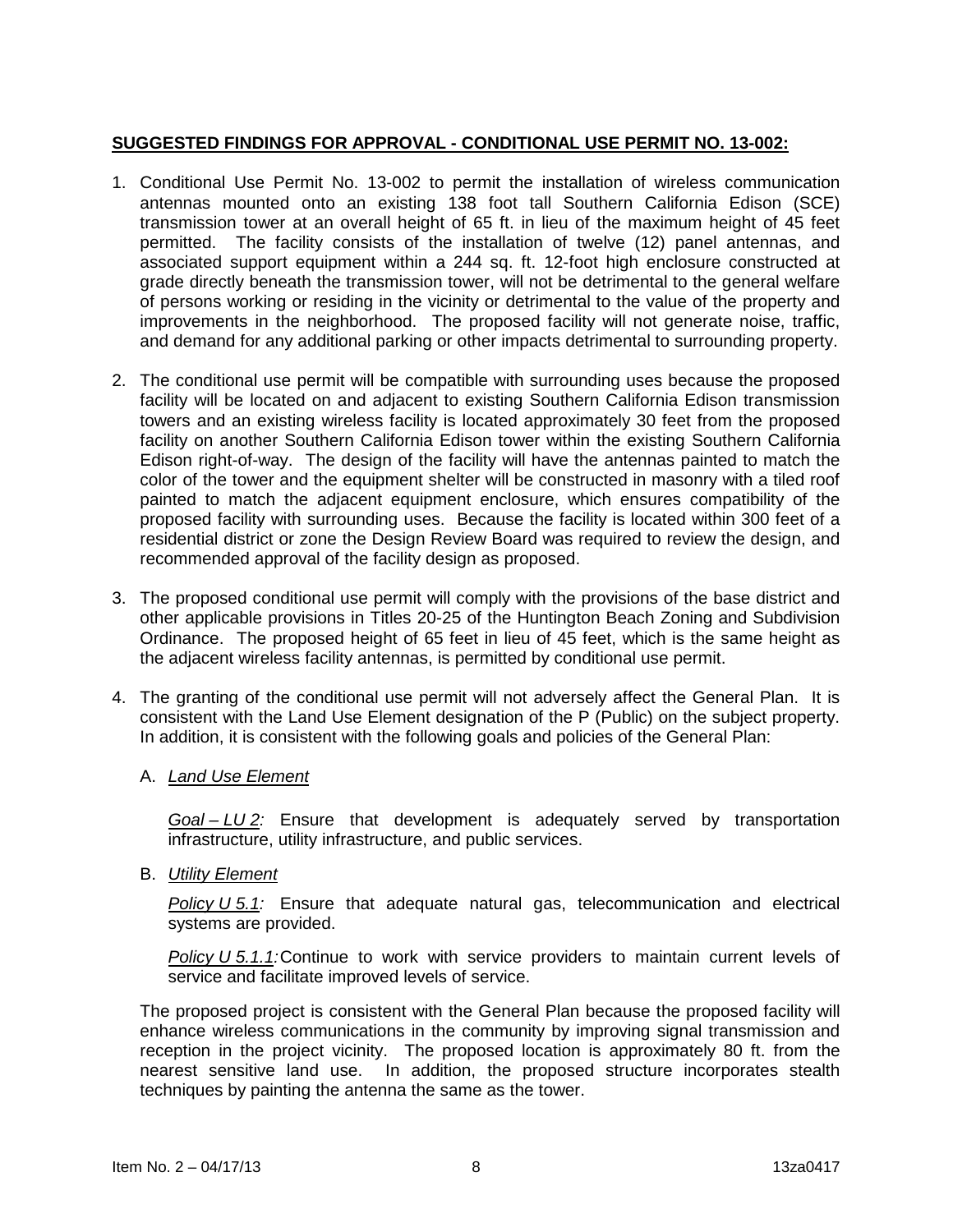## **SUGGESTED CONDITIONS OF APPROVAL - CONDITIONAL USE PERMIT NO. 13-002:**

- 1. The site plan, floor plans, and elevations received and dated February 4, 2013 shall be the conceptually approved design.
- 2. Prior to submittal for building permits, the Zoning entitlement conditions of approval and code requirements identified in a separately transmitted memorandum from the Departments of Planning and Building, Fire and Public Works shall be printed verbatim on one of the first three pages of all the working drawing sets used for issuance of building permits (architectural, structural, electrical, and mechanical) and shall be referenced in the sheet index. The minimum font size utilized for printed text shall be 12 point.
- 3. Final building permit(s) cannot be approved until the following have been completed.
	- a. All improvements must be completed in accordance with approved plans, except as provided for by conditions of approval.
	- b. Compliance with all conditions of approval specified herein shall be verified by the Planning and Building Department.
- 4. Any graffiti on the proposed wireless communication equipment enclosure shall be removed by the applicant within 72 hours of being notified. (**DRB**)
- 5. The Development Services Departments (Building & Safety, Fire, Planning and Public Works) shall be responsible for ensuring compliance with all applicable code requirements and conditions of approval. The Director of Planning and Building may approve minor amendments to plans and/or conditions of approval as appropriate based on changed circumstances, new information or other relevant factors. Any proposed plan/project revisions shall be called out on the plan sets submitted for building permits. Permits shall not be issued until the Development Services Departments have reviewed and approved the proposed changes for conformance with the intent of the Zoning Administrator's action. If the proposed changes are of a substantial nature, an amendment to the original entitlement reviewed by the Zoning Administrator may be required pursuant to the provisions of HBZSO Section 241.18.
- 6. Conditional Use Permit No. 13-002 shall become null and void unless exercised within two years of the date of final approval or such extension of time as may be granted by the Director pursuant to a written request submitted to the Planning and Building Department a minimum 30 days prior to the expiration date.
- 7. Incorporating sustainable or "green" building practices into the design of the proposed structures and associated site improvements is highly encouraged. Sustainable building practices may include (but are not limited to) those recommended by the U.S. Green Building Council's Leadership in Energy and Environmental Design (LEED) Program certification [\(http://www.usgbc.org/DisplayPage.aspx?CategoryID=19\)](http://www.usgbc.org/DisplayPage.aspx?CategoryID=19) or Build It Green's<br>Guidelines and Rating Systems Green Building Guidelines and Rating Systems [\(http://www.builditgreen.org/index.cfm?fuseaction=guidelines\)](http://www.builditgreen.org/index.cfm?fuseaction=guidelines).